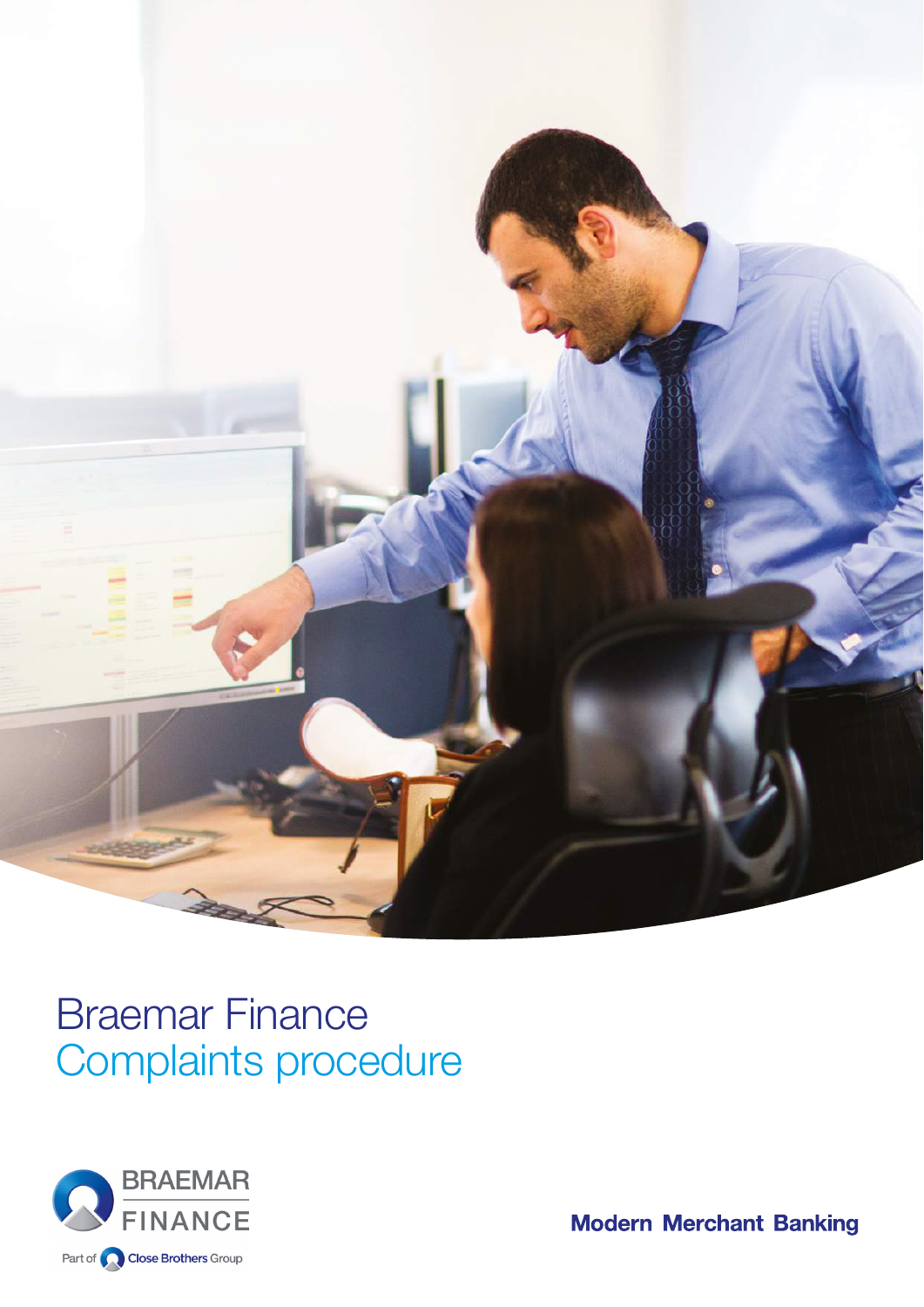# **Contents**

| If you have a complaint                       |  |
|-----------------------------------------------|--|
| If we can't resolve the matter straight away? |  |
| Complaints that require further investigation |  |
| Our response                                  |  |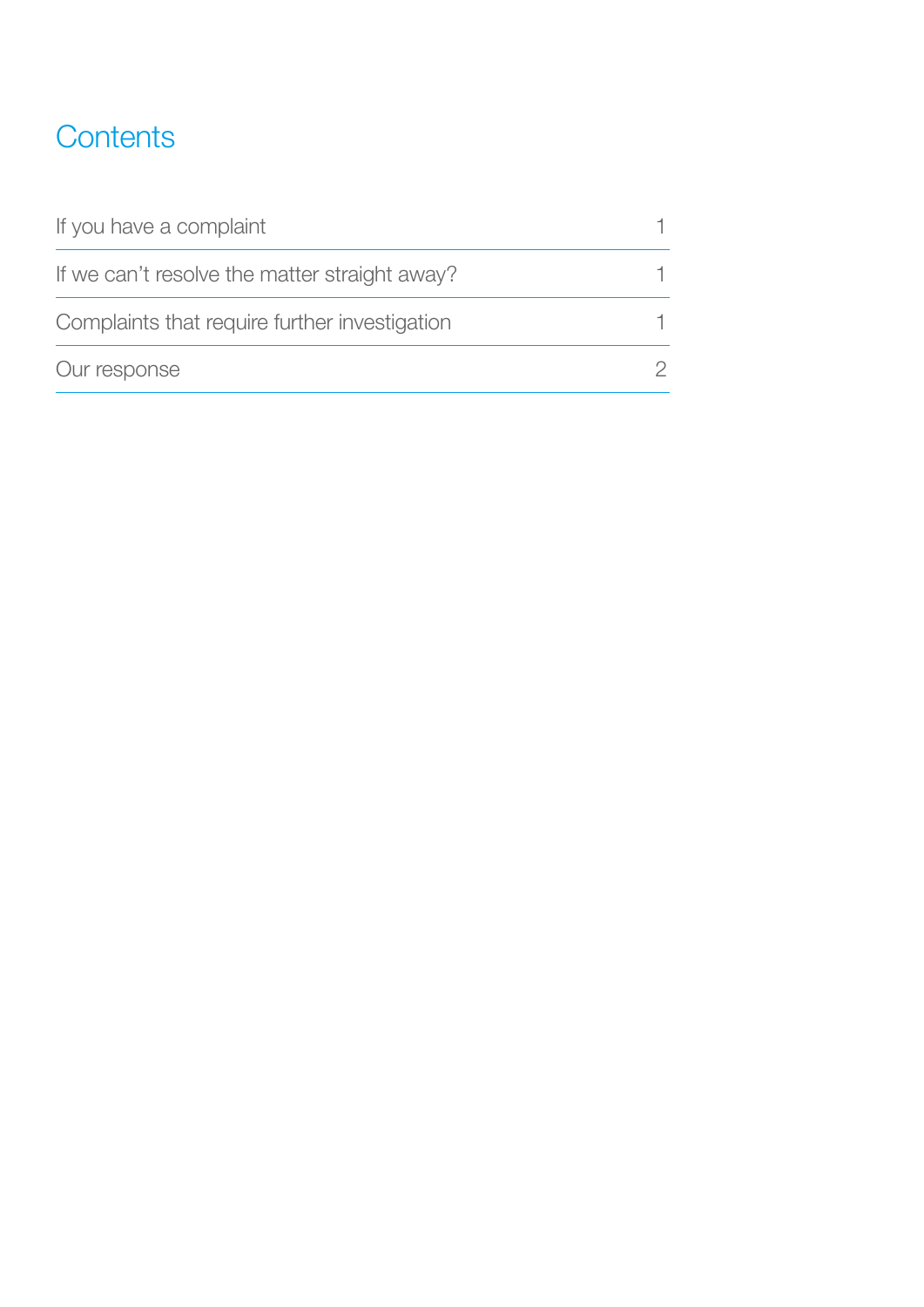

Braemar Finance, a trading style of Close Brothers Limited, is committed to providing products and services of the highest standard. Should you feel we've fallen short of this, we would like to know as your feedback is very important to us and helps improve the service for all our customers.

Where you wish to raise a complaint, you may contact us verbally over the telephone or in writing if preferred, using the following contact details:

# By Phone:

You can call between the hours of 9am and 5pm Monday to Friday on 081 882 7893

# By Email:

info@braemarfinance.ie

#### By Post:

Braemar Finance Swift Square Building 1 Santry Demesne Northwood Dublin 9, D09 A0E4

# If we can't resolve the matter straight away?

Wherever possible, we will attempt to resolve the matter on first contact with yourself. Where a more detailed investigation is required, or we have been unable to speak with you, we will acknowledge your complaint in writing within five working days of receiving it and provide you with the contact details of your complaint handler. If we receive a complaint outside normal working hours, it is treated as if it had arrived at the start of the next working day.

Close Brothers Asset finance | Complaints procedure

# Complaints that require further investigation

We will always try to resolve your complaint as quickly as possible. If we are unable to do this, we will write to you within 20 working days to update you on the progress we have made.

In the unlikely event that it takes longer than anticipated to investigate your complaint we will write to you within 40 working days:

- Explaining why we have been unable to reach a decision
- To let you know when you can expect our final decision
- Provide contact details for the Financial Services and Pensions Ombudsman and explain their service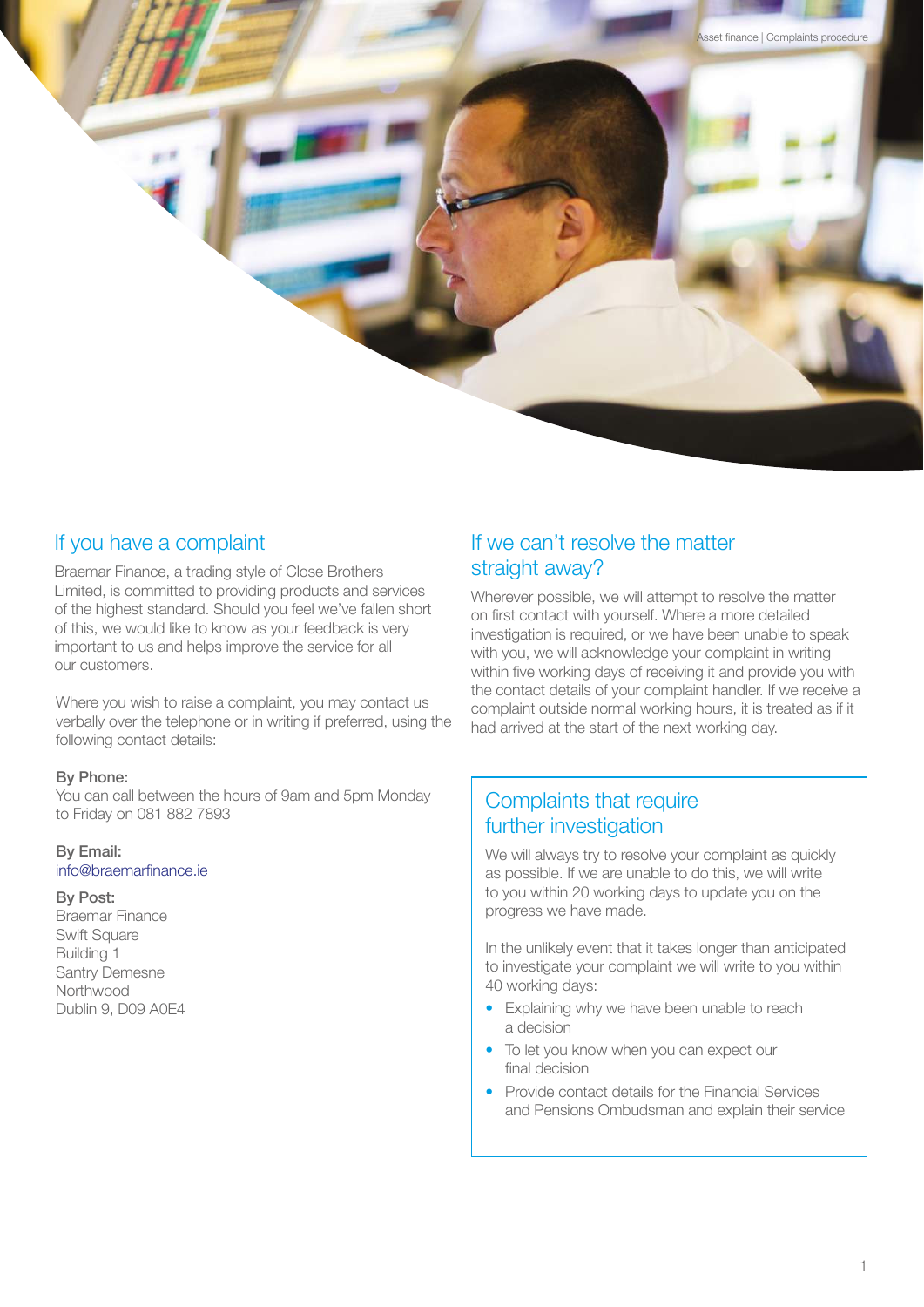

Once we have fully investigated your complaint, we will write to you confirming our decision within five working days, where applicable the terms of any offer of redress to be offered and the details of the Financial Services and Pensions Ombudsman. The FSPO is a statutory officer who deals independently with unresolved complaints from consumers.

If we are unable to resolve your complaint in relation to your finance agreement and you are either: (i) An Individual, (ii) A Limited Company, (iii) A Sole Trader, (iv) A Trust, (v) A Club, (vi) A Charity, or (vii) A Partnership you may be above to refer it to the FSPO.

Our response Should you be dissatisfied with our response you may contact the FSPO, using the contact details below:

# Address:

Financial Services and Pensions Ombudsman 3rd Floor Lincoln House Lincoln Place Dublin DO2 VH29

Telephone: +353 1567 7000

# Email: info@fspo.ie

### Website: www.fspo.ie

Should you wish to discuss the handling of your complaint or our complaint procedures you can also contact our Customer Services Team on: +353 (0)818 82 7893

or email us at info@braemarfinance.ie